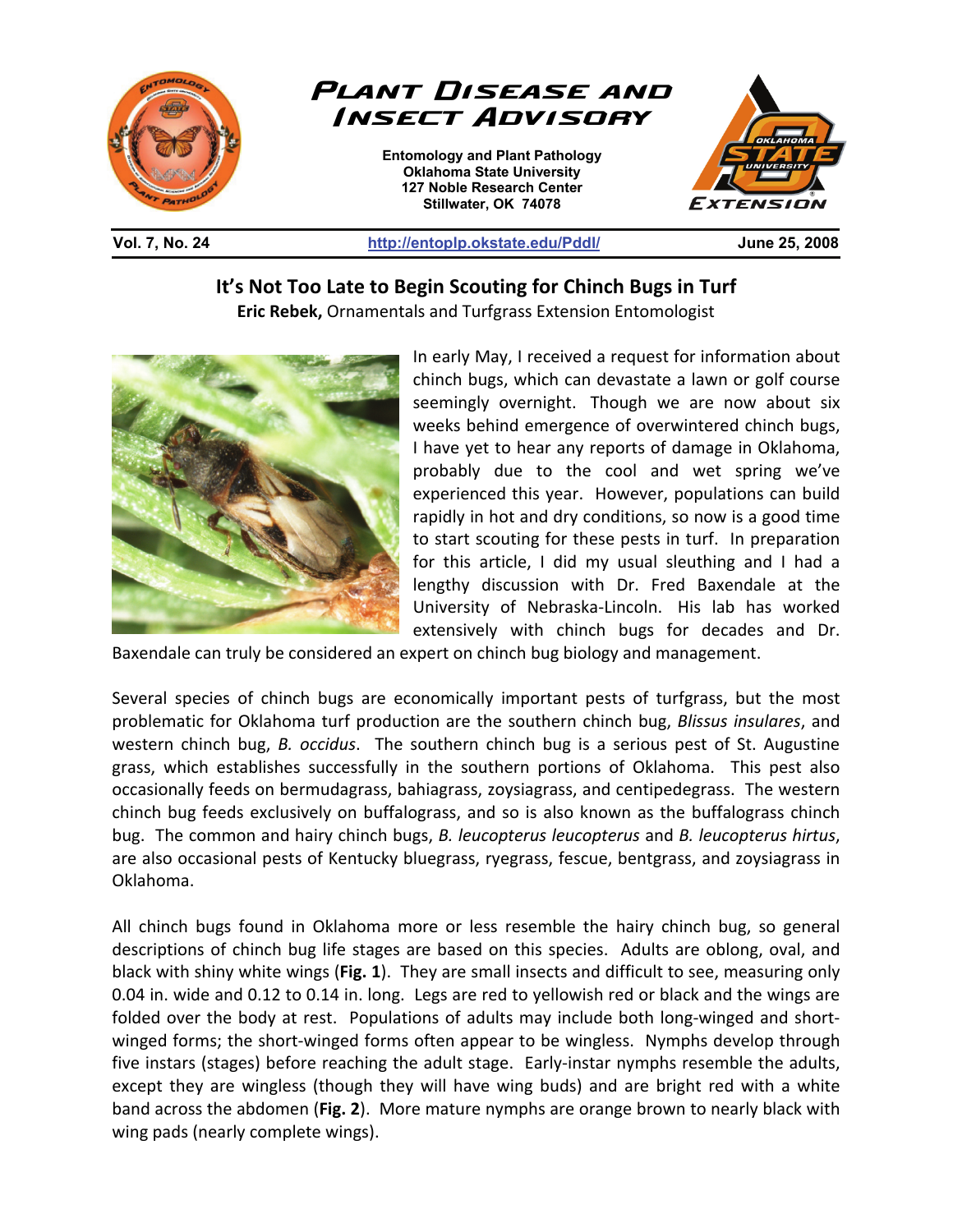Chinch bugs cause damage to turf by using their piercing-sucking (straw-like) mouthparts to extract sap from the plant, usually near the crown. They also inject a toxin that damages plant tissue and impedes movement of water and nutrients in the plant. Plants become dwarfed and yellow as feeding progresses, and they eventually die. Affected areas of turf first appear as small yellow patches, but eventually coalesce into larger patches of dead grass (**Fig. 3**). Damage can occur from May through November, but is most evident during dry conditions. As few as 25 chinch bugs per square foot can cause economic damage, but population densities can range from 500 to 2,500 per square foot by mid-summer! This is why it is so important to scout for chinch bugs and associated damage early in the season before populations explode and damage becomes extensive.



**Fig 1**. Southern chinch bug adult. Photo credit: University of California-Davis.



**Fig 2**. Chinch bug nymphs. Photo credit: University of Nebraska-Lincoln.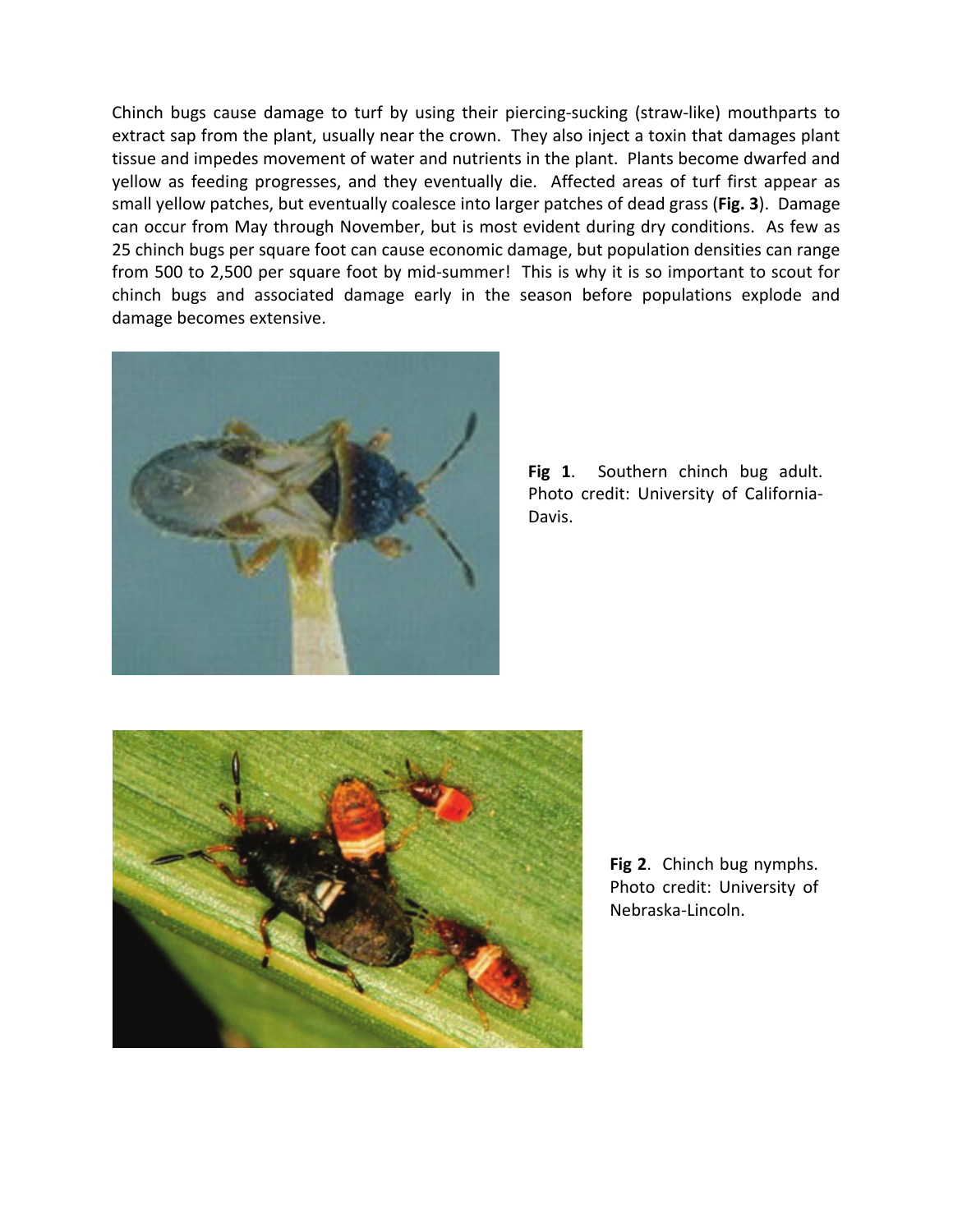

**Fig 3**. Chinch bug damage to bermudagrass.

Natural enemies of chinch bugs naturally help limit their population growth in turf, and include numerous predaceous insects and pathogens. Wet conditions aid in transmission of the insectkilling fungus, *Beauveria bassiana*, and may partially explain why large chinch bug populations are typically seen only in dry weather. Because chinch bugs favor thatch buildup, cultural controls include effective thatch management to reduce pest numbers. There is also a lot of research interest in varietal resistance to chinch bugs. For instance, buffalograss "infected" with a fungus called an endophyte renders those plants more resistant to western chinch bugs than plants not harboring the fungus. Insecticides must be used when chinch bug populations reach economically damaging levels, approximately 20-25 chinch bugs per square foot.

Because chinch bug damage is similar in appearance to that caused by other pests, be sure to sample for chinch bugs before applying an insecticide, ensuring you match the correct product with the proper target pest. Chinch bugs are commonly found in the thatch layer and at the soil line, and so are difficult to detect in turfgrass. There are a variety of ways to scout for chinch bugs, however, the simplest method is the flotation technique described as follows. Remove the metal bottom of a coffee can (or similar) and bury one end of the cylinder a couple inches below the soil surface. Add and maintain about 1 inch of water inside the can; both adult and nymphal chinch bugs should float to the water surface within 5 to 7 minutes. Be sure to sample as many representative areas of the turf as time allows, and calculate the average number of chinch bugs observed per square foot.

Insecticide treatments should begin as soon as the economic threshold is reached. Talstar (bifenthrin) is an excellent choice for controlling western chinch bug, but other species of chinch bug have shown resistance to this insecticide. Other insecticides labeled for chinch bug control include Orthene Tree, Turf and Ornamental Spray (acephate), Sevin (carbaryl), Dylox (trichlorfon), and Arena (clothianidin). A new product now registered for Oklahoma is Acelepryn (chlorantraniliprole), but it is only labeled for suppression and should be applied